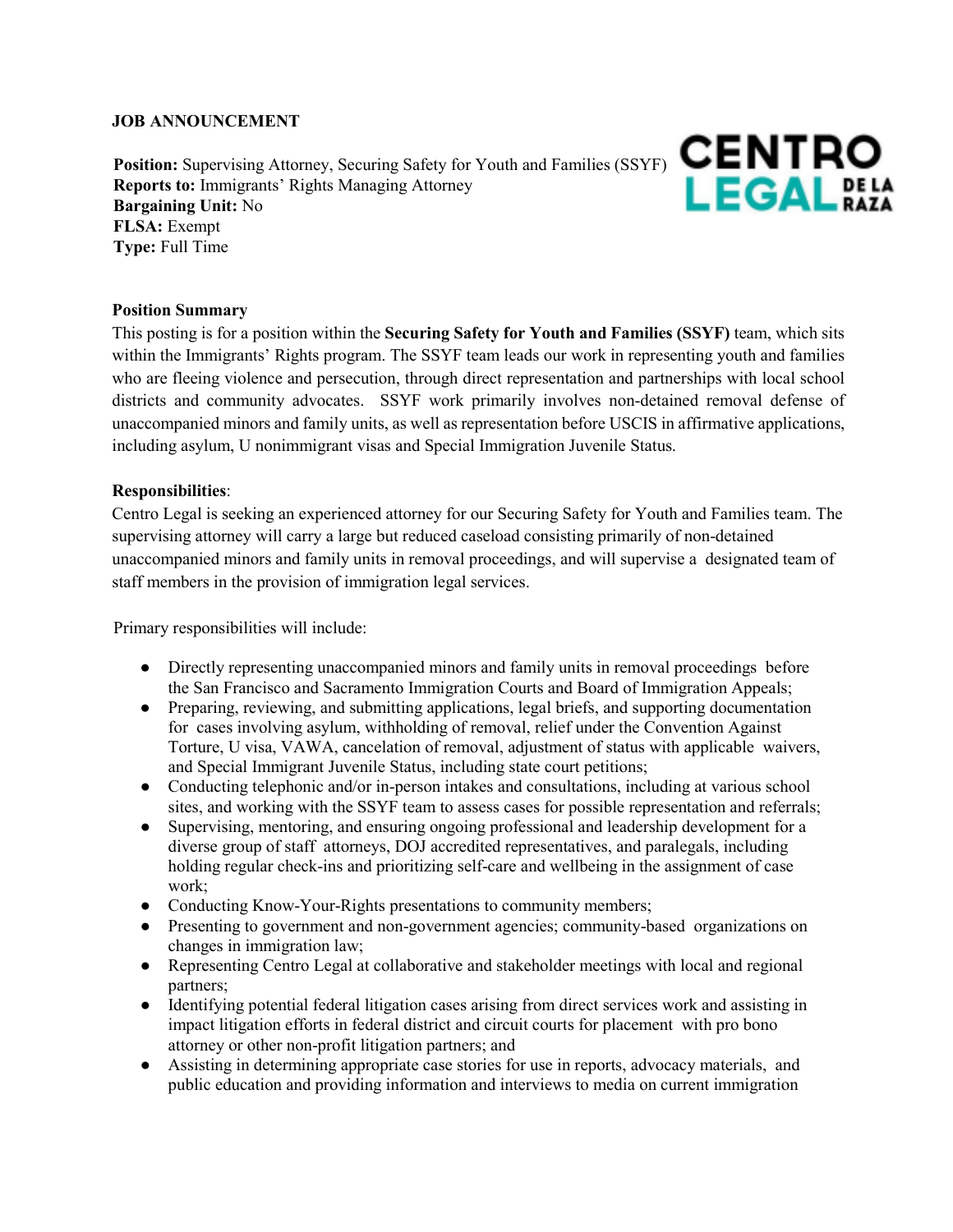law and policy topics.

## **Qualifications**

The applicant must profoundly share Centro Legal's mission and vision of racial, economic and social justice. Qualifications include:

- J.D; admitted and in good standing with a State bar; as this position entails representation of minors in state court proceedings, CA bar admission is strongly preferred;
- Fluency in Spanish required;
- Minimum of 3 years of experience in removal defense required;
- Experience representing of asylum seekers and/or unaccompanied minors preferred;
- Excellent writing, research, analytical, and verbal communication skills;
- A demonstrated commitment to immigrant justice and public interest law;
- A record of moving legal cases forward and demonstrated ability to build and manage a heavy caseload;
- Strong leadership skills, preferably with experience supervising other attorneys and legal advocates;
- Demonstrated ability to work collaboratively on projects with diverse groups of people;
- Demonstrated commitment to diversity and inclusion within the office and a personal approach that values all individuals and respects differences regarding race, ethnicity, age, gender identity and expression, sexual orientation, religion, ability, socio-economic circumstance, immigration status, and record of arrest or conviction;
- Familiarity in working with clients in crisis or who are recent trauma survivors; and
- Willingness to conduct training and outreach activities in the community.

## **Compensation**

Salary is competitive and commensurate with experience ranging from \$78,413-\$87,823. We provide a generous benefits package, including life insurance, LTD, leave policies, vacation, and December holiday office closure at full pay.

# **To Apply**

Review of applications will begin immediately and continue until the position is filled. Applicants are encouraged to apply as soon as possible. Submit: 1) cover letter, 2) resume, and 3) a list of three professional references. Include "**Supervising Attorney – Immigration- SSYF**" in the subject line. Please email application materials to [jobs@centrolegal.org](mailto:jobs@centrolegal.org) 

## **About Centro Legal de la Raza**

Founded in 1969 and headquartered in Oakland, California, Centro Legal de la Raza (Centro Legal) is a comprehensive legal services and advocacy organization protecting and advancing the rights of immigrant and low-income communities of color through multilingual representation, education, and advocacy. We envision a world where all people enjoy dignity, respect and the freedom to move; where the most marginalized voices lead movements for change; where migration builds bridges; where communities remain together; where all people find safety; and where carceral systems are abolished. We ground our work in principles of anti-racism, community and client-centered practices and intersectionality.

## **Immigrants' Rights Legal Practice**

Centro Legal's Immigrants' Rights practice encompasses full-scope direct representation before the Executive Office for Immigration Review (EOIR), including the Immigration Courts and the Board of